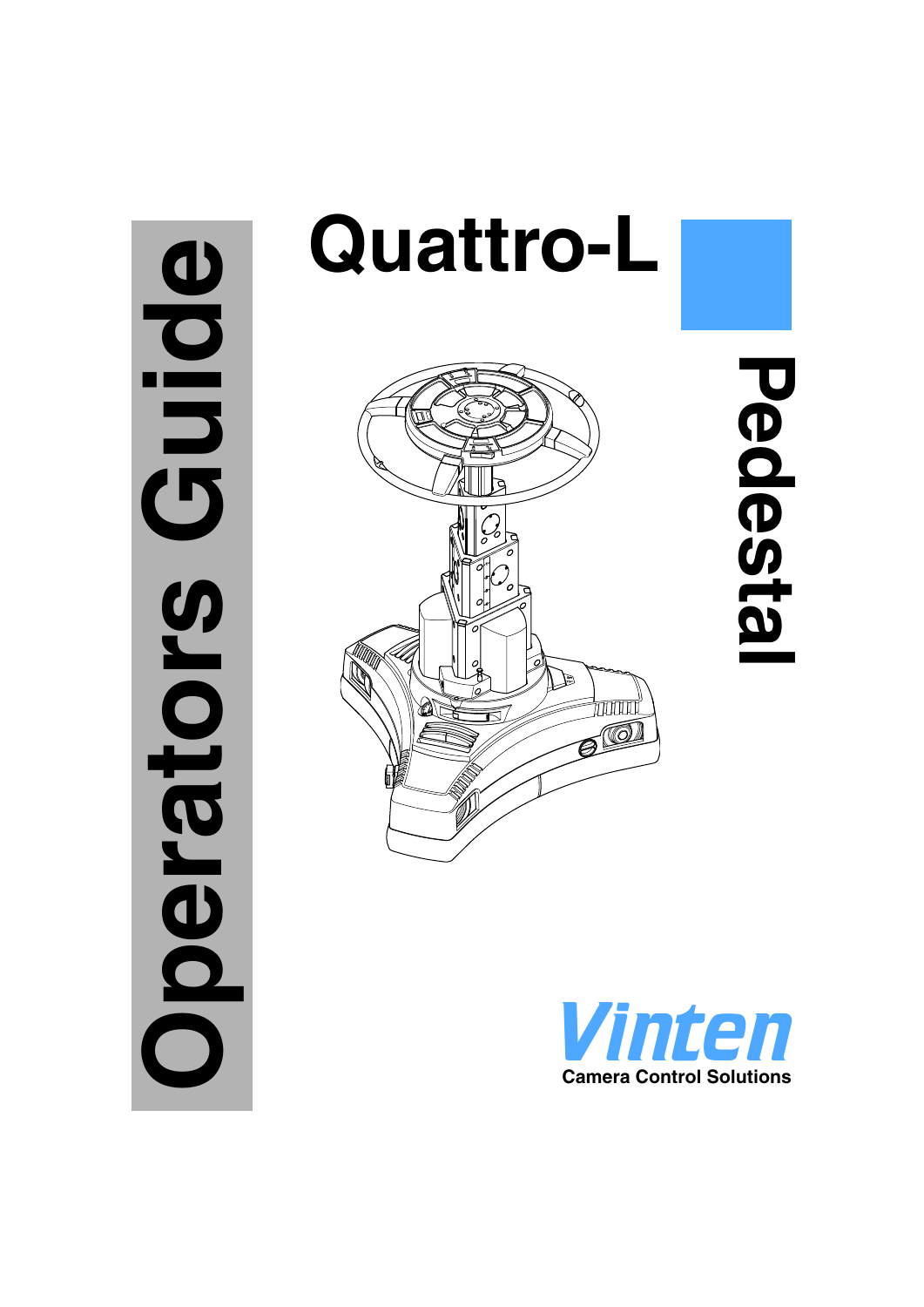# **Quattro-L PEDESTAL**

**Publication Part No. V3852-4981 Issue 2**

Copyright © Vinten Broadcast Limited 2006

All rights reserved throughout the world. No part of this document may be stored in a retrieval system. transmitted, copied or reproduced in any way including, but not limited to, photocopy, photograph, magnetic or other record without the prior agreement and permission in writing of Vinten Broadcast Limited.

> Vinten is a registered trademark of Vinten Broadcast Limited. Printed in Great Britain by DPS Newmarket.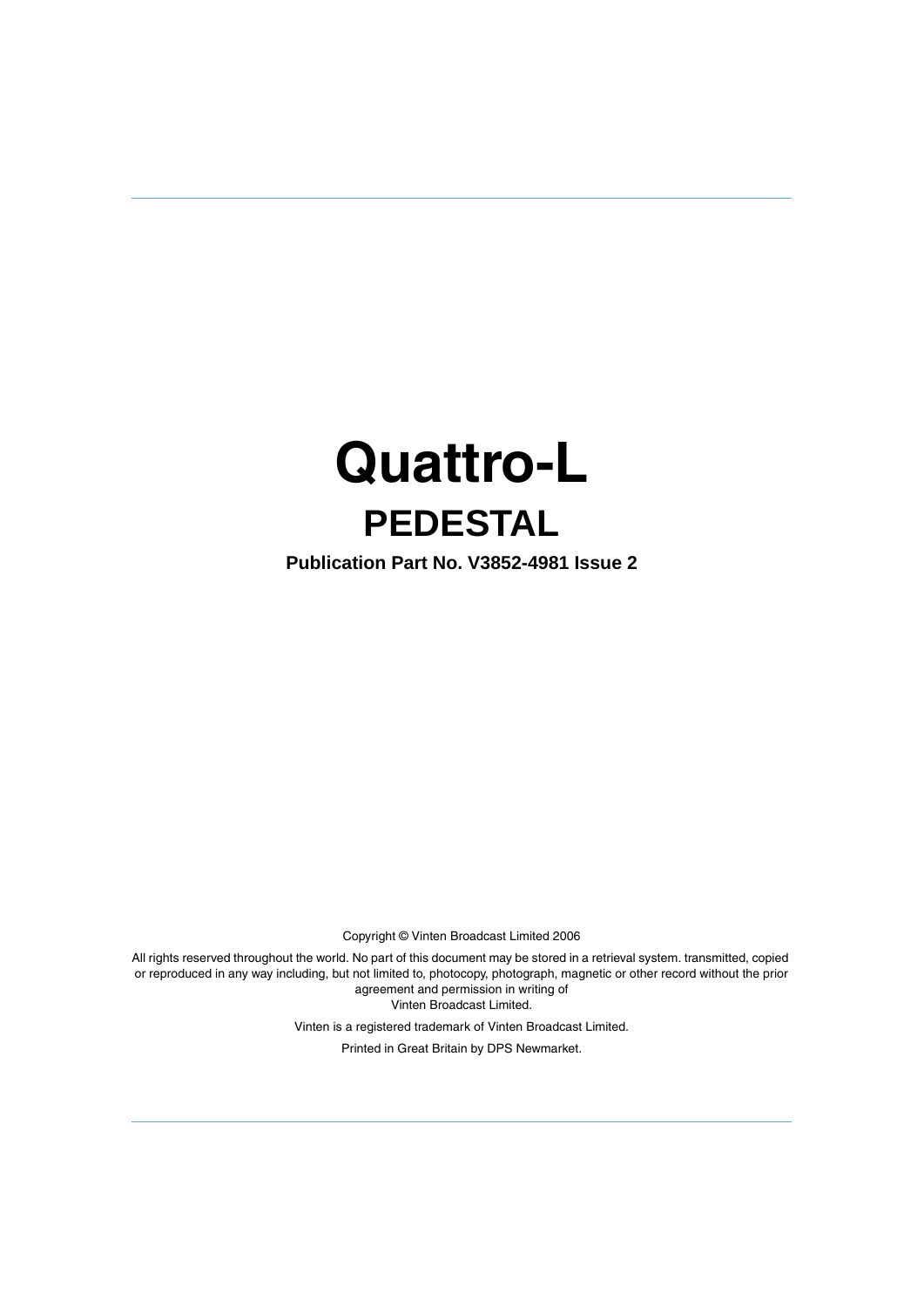

# **Foreword**

<span id="page-2-0"></span>This operators guide is issued for the Vinten® Quattro-L Pedestal, Part No. V3852-0003. The guide provides instructions for operation and routine maintenance. It also lists user-replaceable spare parts and optional accessories.

To order spare parts or obtain further information, please contact Vinten Broadcast Limited or your local distributor (see back cover).



**WARNING! Read the Safety Section on** [page 4](#page-3-0) **before using this pedestal or attempting any adjustment or repair**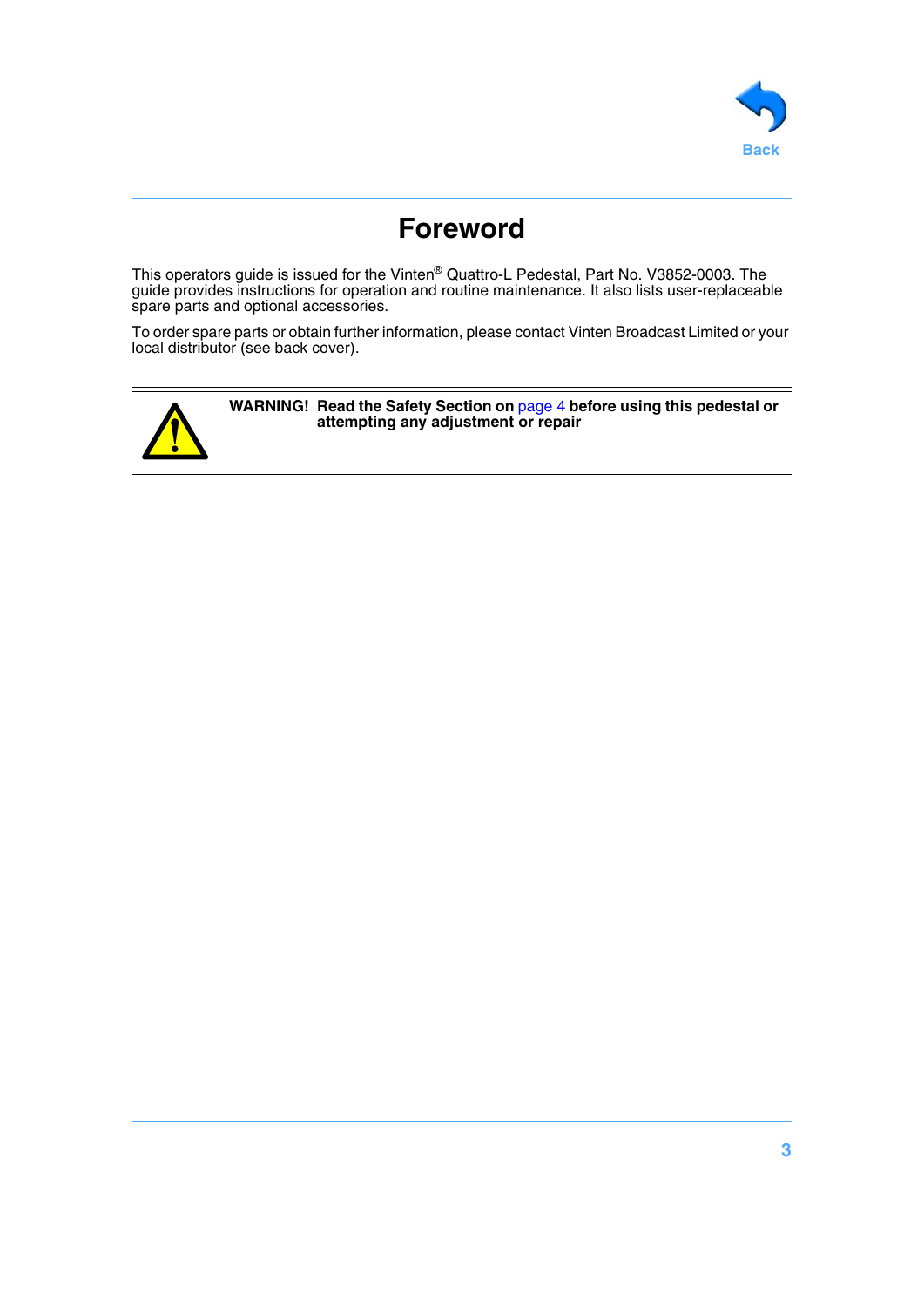

# **Safety - Read This First**

#### <span id="page-3-0"></span>**Warning symbols in this operators guide**



Where there is a risk of personal injury, injury to others, or damage to the pedestal or associated equipment, comments appear, highlighted by the word **WARNING!** and supported by the warning triangle symbol.

# **Warning symbols on the pedestal**



On encountering the warning triangle and open book symbols it is imperative that you consult this operators guide before using this pedestal or attempting any adjustment or repair.

# **Critical data**

<span id="page-3-1"></span>

| ◎                    | <b>Mass</b>                 |                  |
|----------------------|-----------------------------|------------------|
| <sup>/</sup> ≤105 kg | Pedestal                    | 158 kg (348 lb)  |
| 158<br>kg            | Trim weights (11 off) total | 7.5 kg (16.5 lb) |

# **Load**

Maximum load 105 kg (231.5 lb)

# ≤16.3 bar

#### **Pressure**

Maximum pressure 16.3 bar (236 psi) Minimum pressure 3.5 bar (50 psi)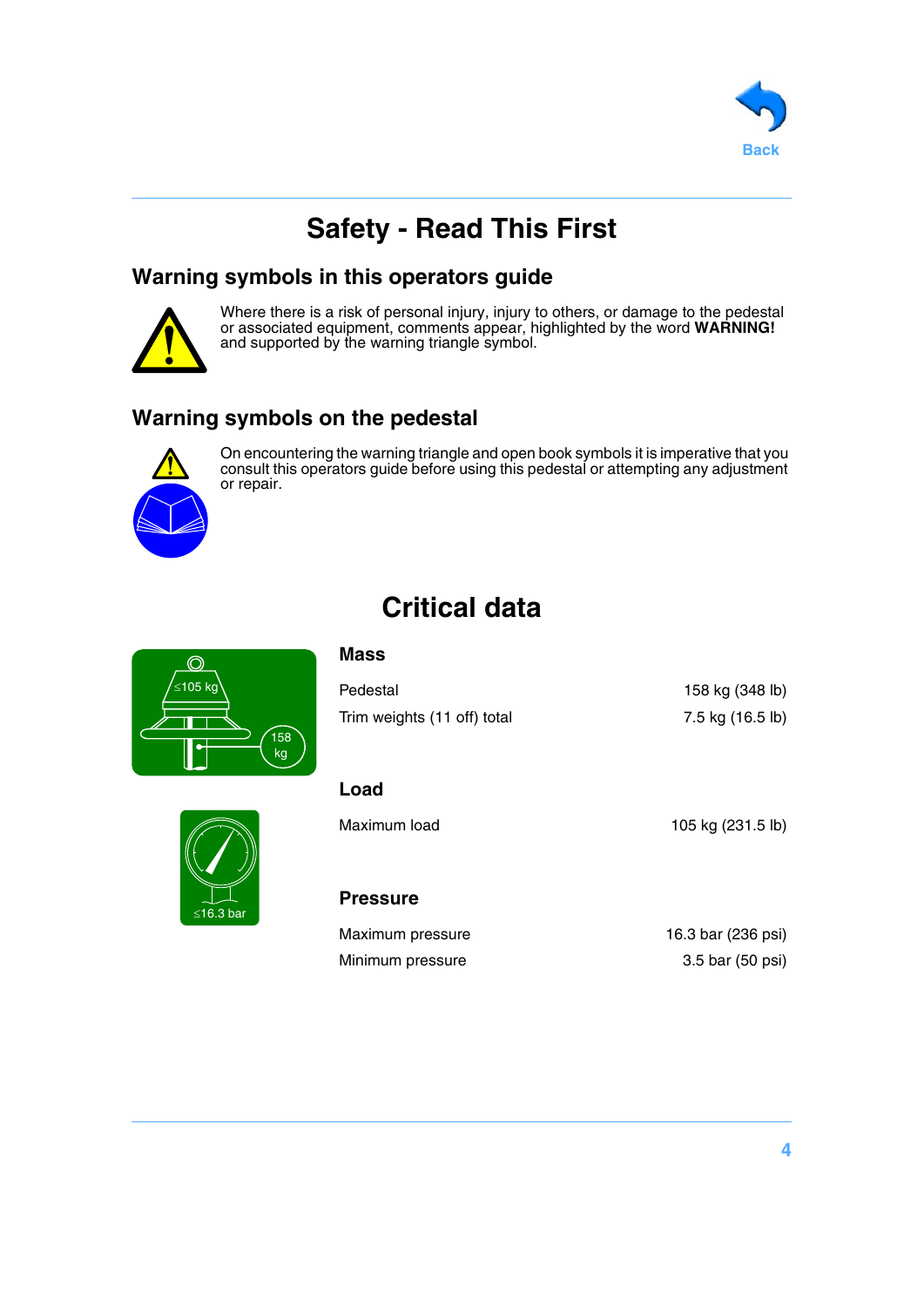

# **Contents**

|                           | Page |
|---------------------------|------|
|                           |      |
|                           |      |
|                           |      |
|                           |      |
|                           |      |
|                           |      |
|                           |      |
| <b>Operation</b>          |      |
|                           |      |
|                           |      |
|                           |      |
|                           |      |
|                           |      |
| Pressurizing the pedestal |      |
|                           |      |
|                           |      |
|                           |      |
| Using the pedestal        |      |
|                           |      |
|                           |      |
|                           |      |
|                           |      |
|                           |      |
|                           |      |
|                           |      |
| <b>Servicing</b>          |      |
|                           |      |
|                           |      |
|                           |      |
|                           |      |
|                           |      |
|                           |      |
|                           |      |

#### **Associated Publication**

Quattro-L Pedestal Maintenance Manual Part No. V3852-4991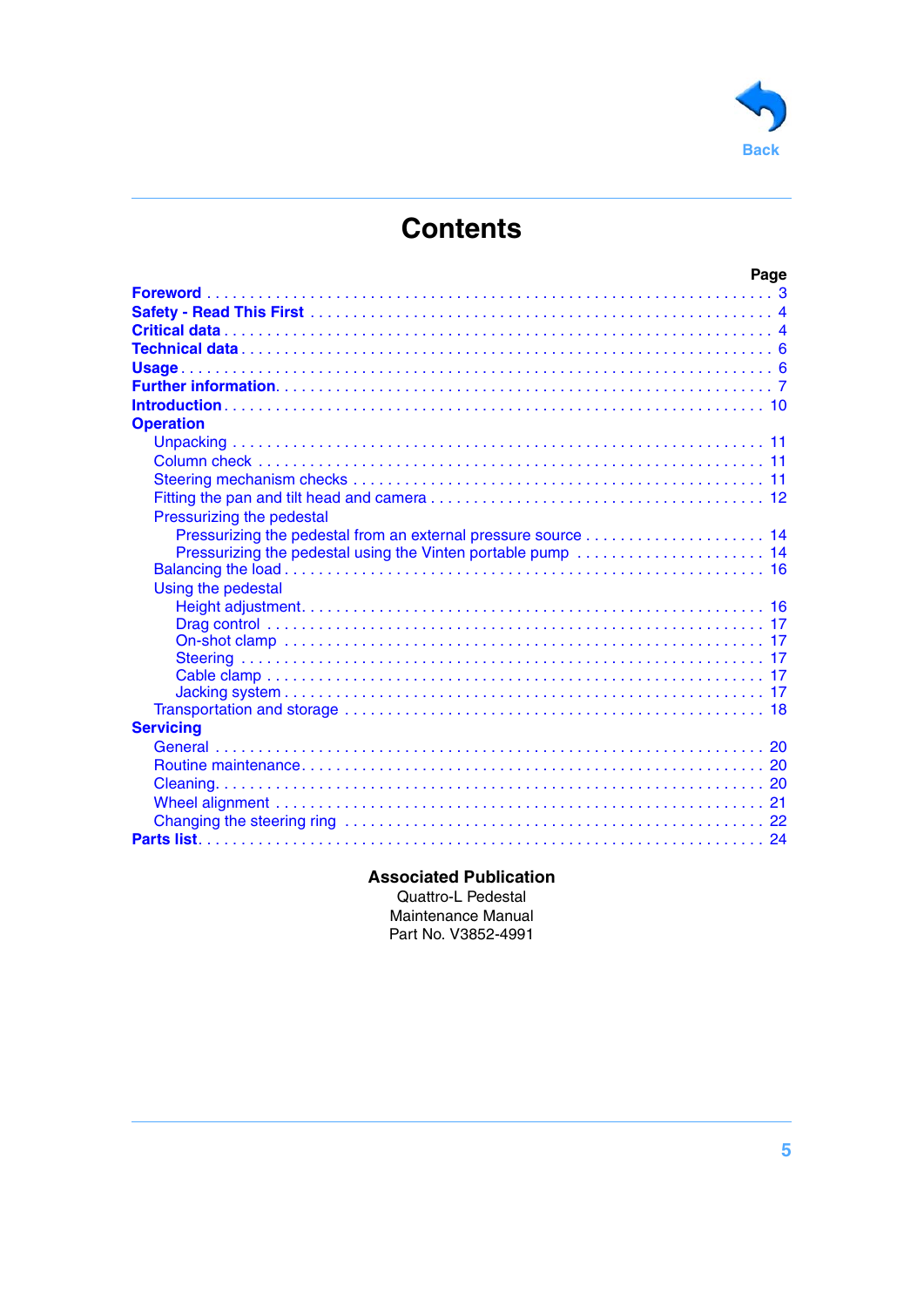

# **Technical data**

<span id="page-5-0"></span>

| Payload                                           | 105 kg (231.5 lb)    |
|---------------------------------------------------|----------------------|
| Pedestal weight                                   | 158 kg (348 lb)      |
| Trim weights                                      |                      |
| main (5 x 1.0 kg)                                 | 5.0 kg (11 lb)       |
| auxiliary (6 x 0.5 kg)                            | 3.0 kg (6.6 lb)      |
| Minimum height -with wheels fully retracted       | 45.2 cm (17.8 in.)   |
| Maximum height - with maximum<br>ground clearance | 148 cm (58.2 in.)    |
| Ground clearance                                  | 0-2.8 cm (0-1.1 in.) |
| On-shot stroke                                    | 100 cm (39.4 in.)    |
| Doorway tracking width                            | 107 cm (42 in.)      |
| Transit doorway width                             |                      |
| Small steering ring                               | 92 cm (36.2 in.)     |
| Large steering ring                               | 92.4 cm (36.4 in.)   |
| Wheel diameter                                    | 16 cm (6.3 in.)      |
| Steering ring diameter                            |                      |
| small                                             | 58.9 cm (23 in.)     |
| large                                             | 74 cm (29 in.)       |
| Maximum working pressure                          | 16.3 bar (236 psi)   |
| Relief valve pressure                             | 18 bar (260 psi)     |

# **Usage**

<span id="page-5-1"></span>The Quattro-L Pedestal is designed for use in television studios to support and balance a pan and tilt head, camera and ancillary equipment weighing up to 105 kg (231.5 lb).

The Quattro-L Pedestal is intended for use by television camera operators.



**WARNING! If you do not understand how to operate this pedestal, do not attempt to use it. Maintenance beyond that detailed in this Operators Guide must be performed only by competent personnel in accordance with the procedures laid down in the Maintenance Manual.**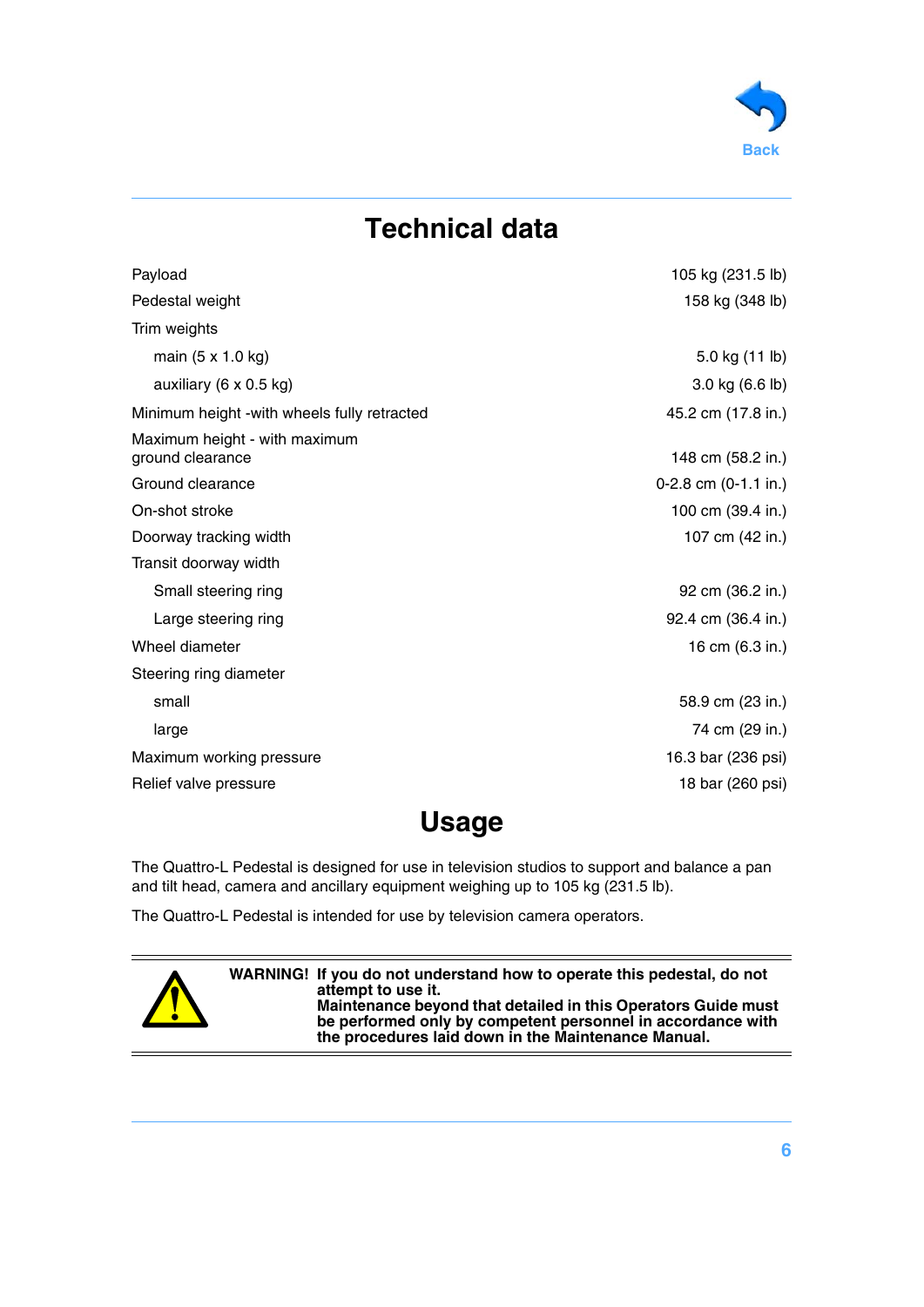

# **Further information**

<span id="page-6-0"></span>For further information or advice regarding this pedestal, please contact Vinten Broadcast Limited, your local Vinten distributor (see back cover) or visit our website.

For full details on maintenance and spare parts, please refer to the Quattro-L Pedestal Maintenance Manual and Illustrated Parts List - Publication Part No. V3852-4991.This is obtainable from Vinten Broadcast Limited or your local Vinten distributor. For information on-line, visit our website at

#### **www.vinten.com**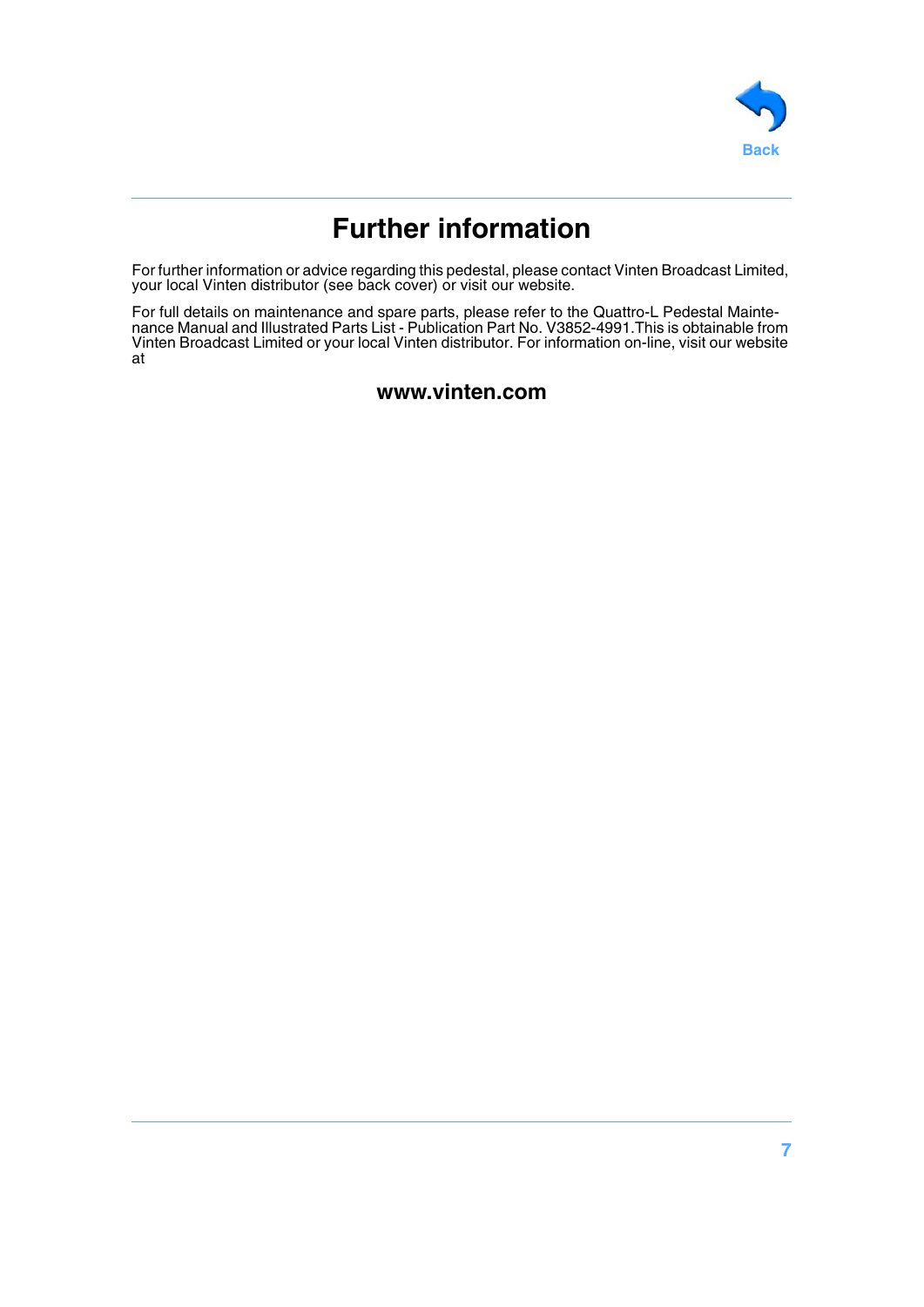<span id="page-7-18"></span><span id="page-7-7"></span><span id="page-7-6"></span><span id="page-7-3"></span><span id="page-7-2"></span><span id="page-7-0"></span>

<span id="page-7-5"></span><span id="page-7-4"></span><span id="page-7-1"></span>

<span id="page-7-19"></span><span id="page-7-17"></span><span id="page-7-16"></span><span id="page-7-15"></span><span id="page-7-14"></span><span id="page-7-13"></span><span id="page-7-12"></span><span id="page-7-11"></span><span id="page-7-10"></span><span id="page-7-9"></span><span id="page-7-8"></span>**Quattro-L Pedestal**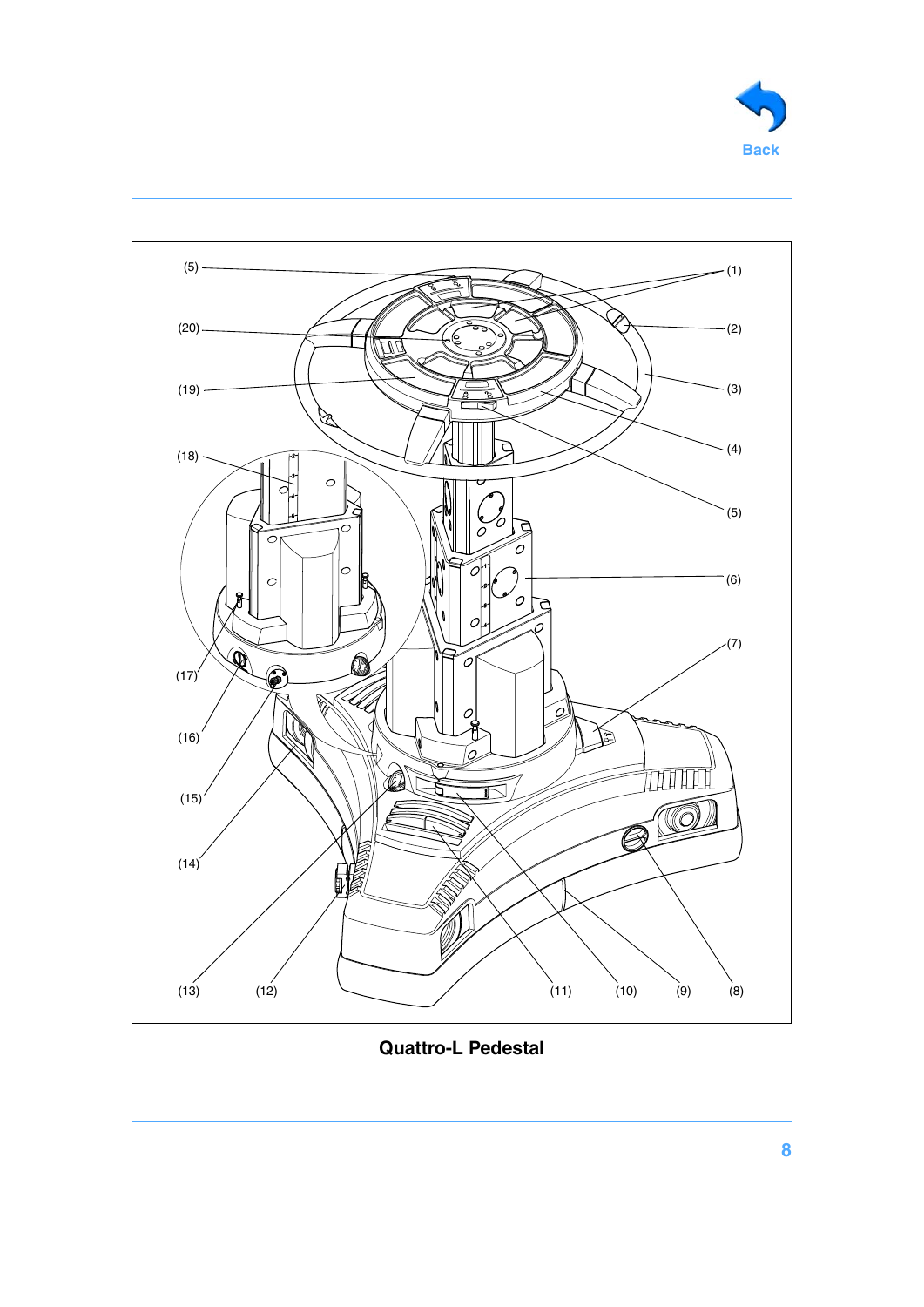

# **Quattro-L Pedestal**

| (1)  | Trim weight - auxiliary     |
|------|-----------------------------|
| (2)  | Steering indicator          |
| (3)  | Steering ring               |
| (4)  | Weight tray                 |
| (5)  | Safety catch                |
| (6)  | Moving column               |
| (7)  | Crab/steer changeover pedal |
| (8)  | Steer/jack changeover knob  |
| (9)  | Position indicator          |
| (10) | On-shot clamp               |
| (11) | Trim weight stowage         |
| (12) | Cable clamp                 |
| (13) | Pressure gauge              |
| (14) | Lifting aperture            |
| (15) | Schrader valve and cap      |
| (16) | Drag control                |
| (17) | Lock spigot                 |
| (18) | Markable height scale       |
| (19) | Trim weight - main          |
| (20) | Four-bolt mounting plate    |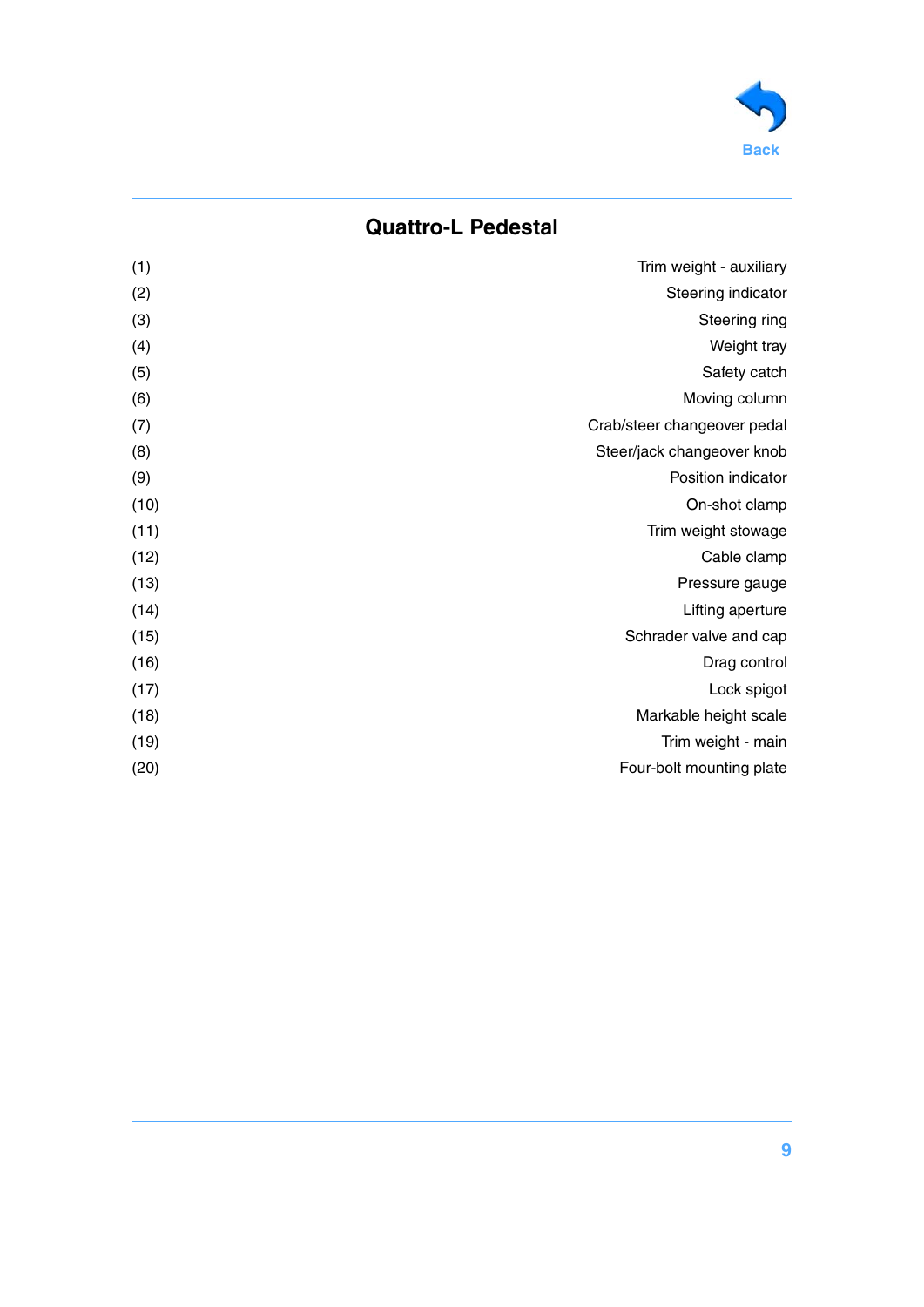

# **Introduction**

<span id="page-9-0"></span>The Quattro-L pedestal comprises a central four-stage telescopic column mounted in a steerable base.

The moving column  $(6)$  is initially pressurized from an external pressure source. A markable height indicator scale [\(18\)](#page-7-1) is provided on the second section of the column allowing the operator to record camera heights for shots. A weight tray  $(4)$  is attached to the top of the column and trim weights [\(1\)](#page-7-3), [\(19\)](#page-7-4) are provided for fine balance. The weight tray also provides a standard four-bolt mounting [\(20\)](#page-7-5) for a pan and tilt head and the pedestal is steered by means of a steering wheel [\(3\)](#page-7-6) mounted on its underside.

The column is locked in the fully-depressed position by two locks  $(5)$  on the weight tray which en-gage with spigots [\(17\)](#page-7-8) at the base of the column. An on-shot clamp [\(10\)](#page-7-9) and a drag control [\(16\)](#page-7-10) are provided at the base of the column.

The base is carried on three sets of twin 160 mm (6.3 in.) wheels. The crab/steer pedal [\(7\)](#page-7-11) allows the operator to switch between conventional and crab steering. Stowage for the trim weights [\(11\)](#page-7-12) is provided on the upper surface of the base and lifting apertures [\(14\)](#page-7-13) are provided on each face. Position indicators [\(9\)](#page-7-14) on each side of the base allow the camera operator to accurately position the pedestal.

A changeover knob [\(8\)](#page-7-15) connects the steering wheel to either the steering system or a jacking system which raises or lowers the base to provide floor clearance. For fixed operation and to provide a parking brake, the wheels may be completely retracted.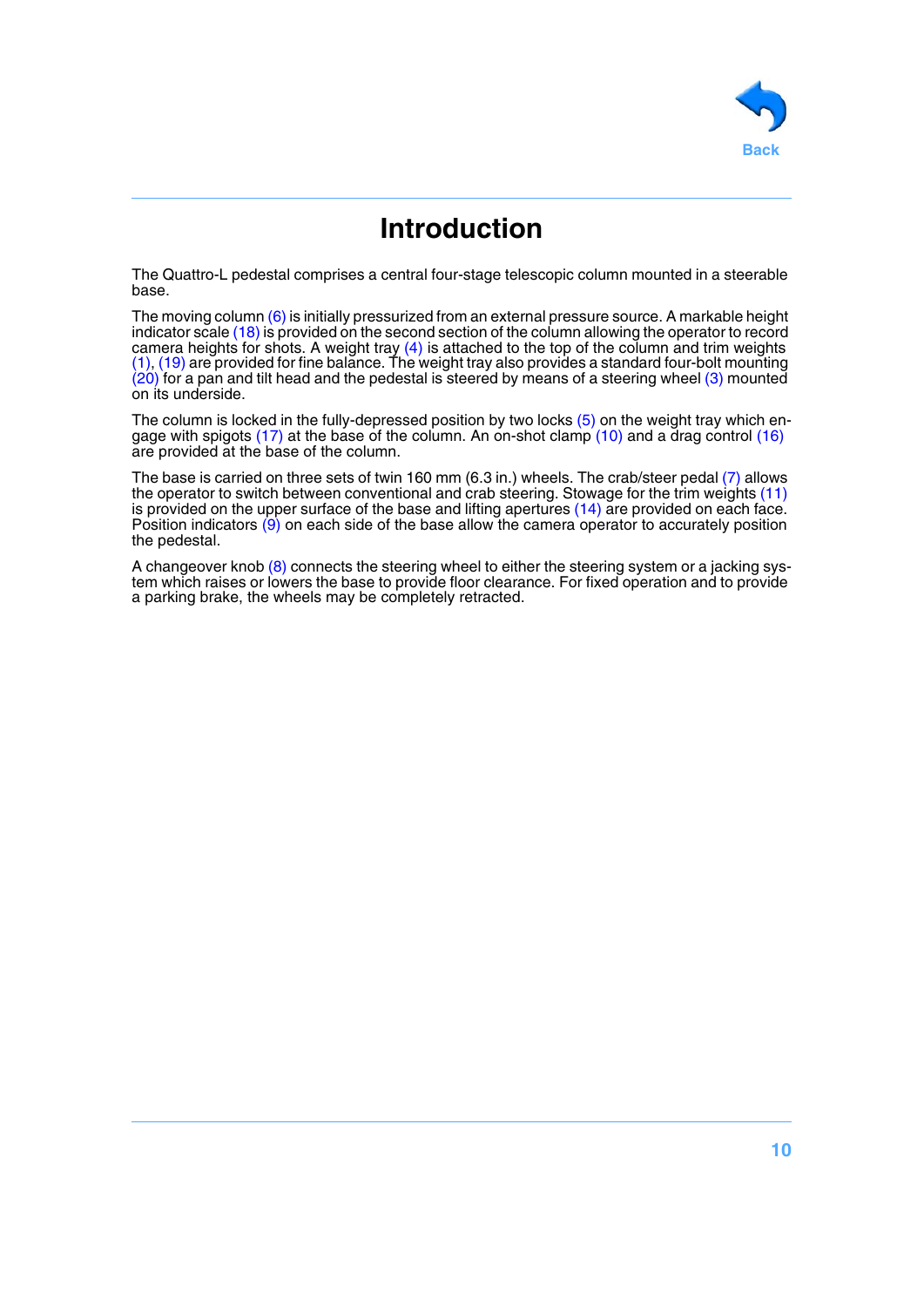

# **Operation**

# <span id="page-10-3"></span><span id="page-10-0"></span>**Unpacking**

Unpack the pedestal, ensuring that all transport packing is removed.



**WARNING! The Quattro-L pedestal has a mass of 158 kg (348 lb). Take care when lifting the pedestal. Do not lift the pedestal by the steering ring - use the lifting apertures** [\(14\)](#page-7-13)**. Do not release the safety catches** [\(5\)](#page-7-7) **at this stage.**

# <span id="page-10-1"></span>**Column check**

| <b>A</b><br><u>— О</u> |  | WARNING! A pressure retaining valve prevents pedestal pressure being<br>reduced below approximately 3.5 bar (50 psi), indicated by the<br>yellow segment on the pressure gauge (13).<br>In the event that pressure has fallen below this, pressurize the<br>pedestal to approximately 3.5 bar (50 psi) before attempting to<br>extend the column. |
|------------------------|--|---------------------------------------------------------------------------------------------------------------------------------------------------------------------------------------------------------------------------------------------------------------------------------------------------------------------------------------------------|
|------------------------|--|---------------------------------------------------------------------------------------------------------------------------------------------------------------------------------------------------------------------------------------------------------------------------------------------------------------------------------------------------|

Ensure pedestal pressure is approximately 3.5 bar (50 psi). Increase or reduce as necessary, us-ing the Schrader valve [\(15\).](#page-7-17)

Remove the self-adhesive safety catch warning covers.

Push down on the weight tray  $(4)$  against residual pressure. At the safety catches  $(5)$ , push the rocker switches to the unlocked position. Allow the column to extend under hand restraint.

Exercise the column several times over its full stroke.

Push down on the weight tray  $(4)$  and push the safety catch rocker switches  $(5)$  to the locked position.

# <span id="page-10-2"></span>**Steering mechanism checks**

Align the steering indicator  $(2)$  with the crab/steer pedal  $(7)$  and press the pedal to select CRAB -3. Turn the steering ring and check that all three wheels turn together and all point in the same direction.

Align the steering indicator [\(2\)](#page-7-18) with the crab/steer pedal [\(7\)](#page-7-11) and press to select STEER - 1. Turn the steering ring and check that two of the wheels lock in the straight-ahead position and that the third wheel (below the pedal) is turned by the steering ring.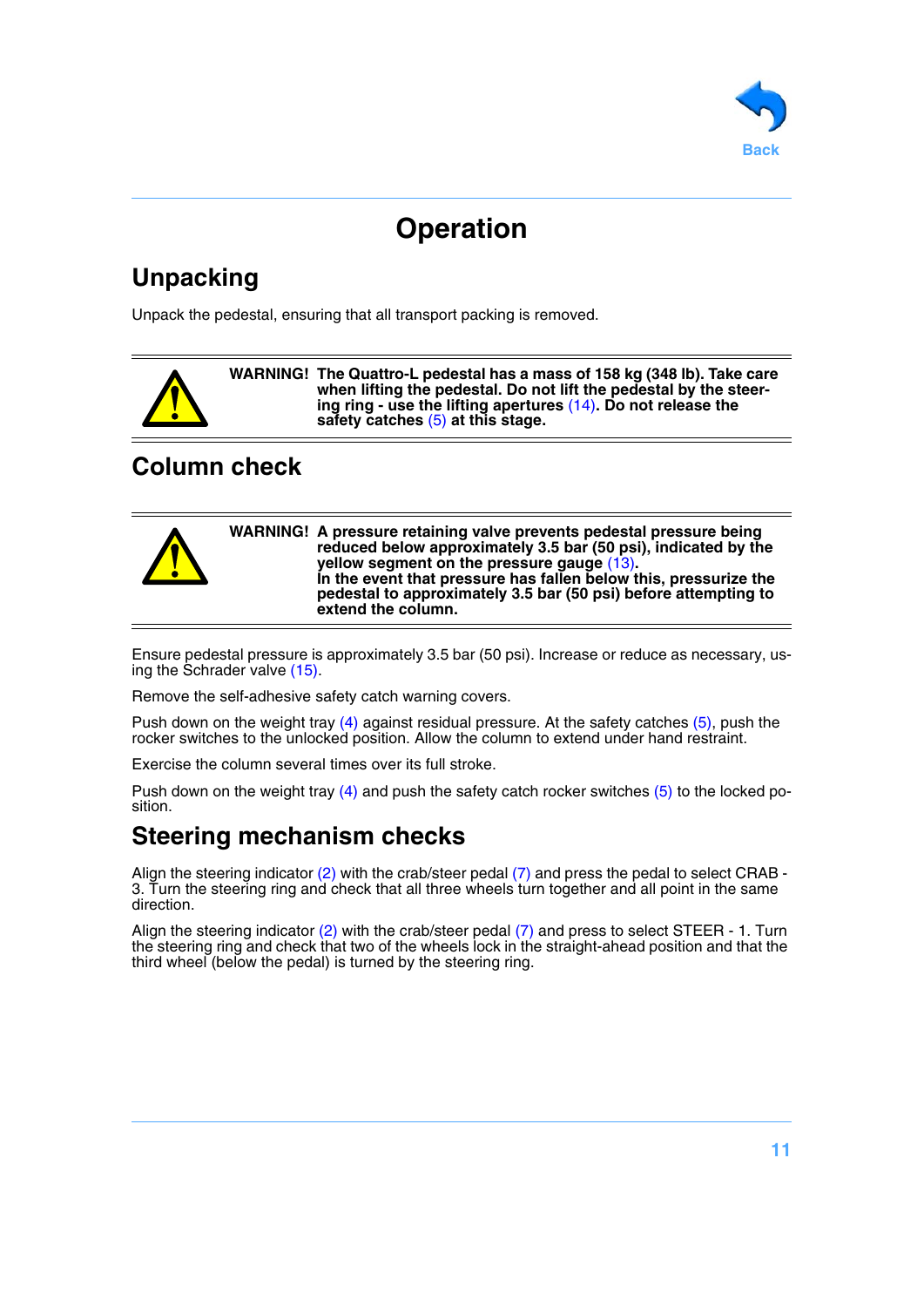

# <span id="page-11-0"></span>**Fitting the pan and tilt head and camera**

The Quattro-L pedestal has the standard four-bolt mounting plate [\(20\)](#page-7-5) which permits the use of various Vinten camera mounts including pan and tilt heads, Quickfix and Mitchell adapters. To fit a pan and tilt head or an adaptor it is necessary to extend the moving column.



**WARNING! A pressurized pedestal will rise rapidly when the safety catches are released. Do not lean over the pedestal when releasing the safety catches. Always restrain the column by hand pressure on the weight tray when the safety catches are released**

Fit the pan and tilt head or adaptor as follows:

Ensure pedestal pressure does not exceed 3.5 bar (50 psi). Reduce as necessary, using the Schrader valve cap [\(15\)](#page-7-17).



Push down on the weight tray [\(4\)](#page-7-2) against residual pressure. At the safety catches [\(5\)](#page-7-7), push the rocker switches to the unlocked position. Allow the column to extend under hand restraint.

Apply the on-shot clamp [\(10\)](#page-7-9).

Fit the pan and tilt head or adaptor and secure with the appropriate bolts.

Release the on-shot clamp [\(10\)](#page-7-9) and lower the moving column under hand restraint. Push down on the weight tray  $(4)$  and push the safety catch rocker switches to the locked position.

With the pedestal locked in the fully depressed position, fit the camera and accessories to the pan and tilt head, ensuring that all items such as pan bars, prompters, lenses etc, are fitted. Attaching these items at a later stage may upset the pedestal balance.

Install one main  $(19)$  and two auxiliary trim weights  $(1)$  on the weight tray  $(4)$ .

# <span id="page-11-1"></span>**Pressurizing the pedestal**

The Quattro-L may be pressurized from an external pressure source or by using the Vinten portable pump (Part No. 3357-3). Trim weights [\(1\),](#page-7-3) [\(19\)](#page-7-4) are provided for fine balance.

Ascertain the payload to be fitted to the pedestal (payload = pan and tilt head, camera, lens and all ancillary equipment). Referring to the [Pressurization graph](#page-12-0), mark the payload on the horizontal axis then strike a vertical line from the load figure to the balance line. At the intersecting point strike a horizontal line to the vertical axis and read off the required pressure.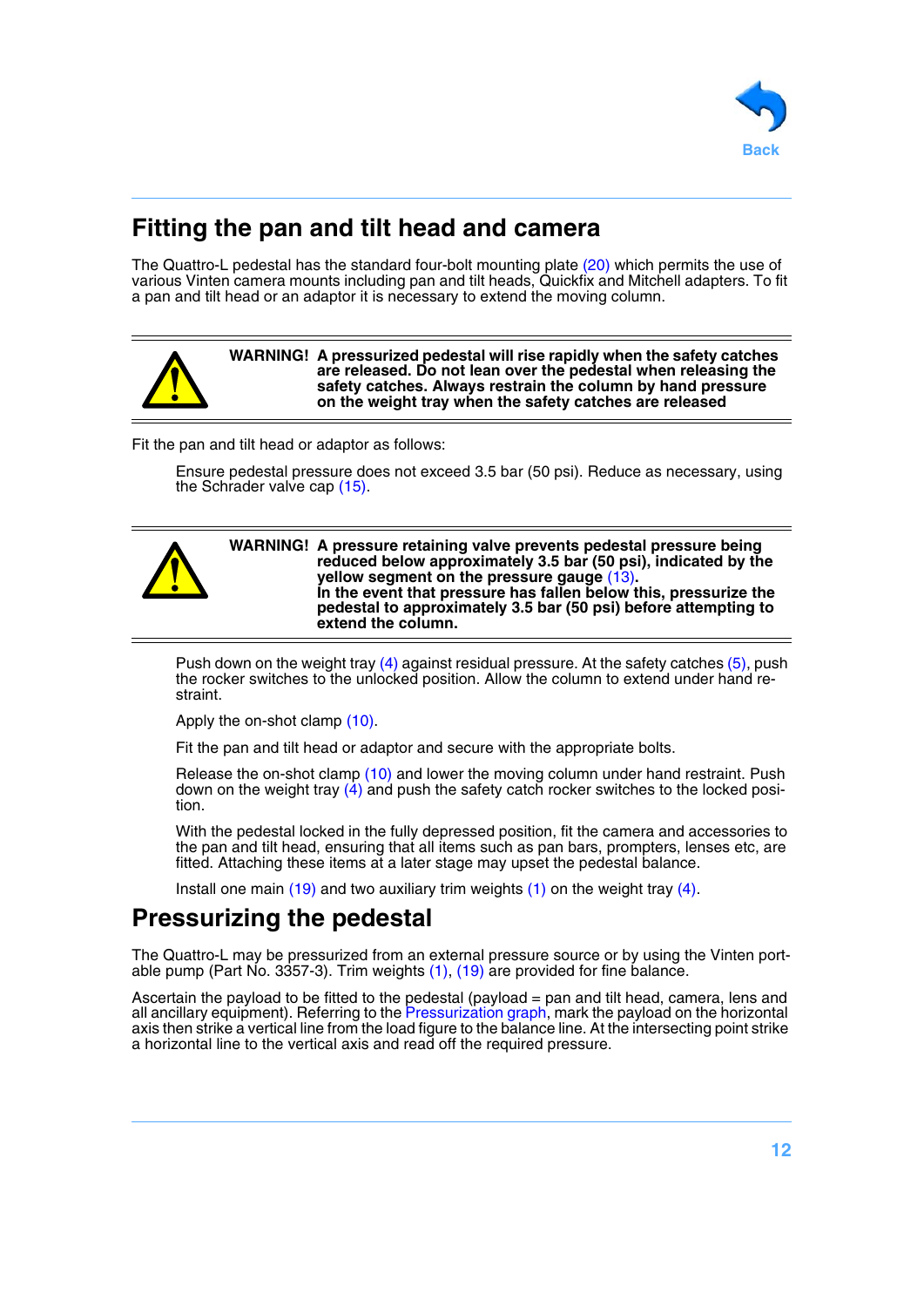



#### **Pressurization graph**

<span id="page-12-0"></span>The pedestal should be pressurized with the column unlocked and free to extend.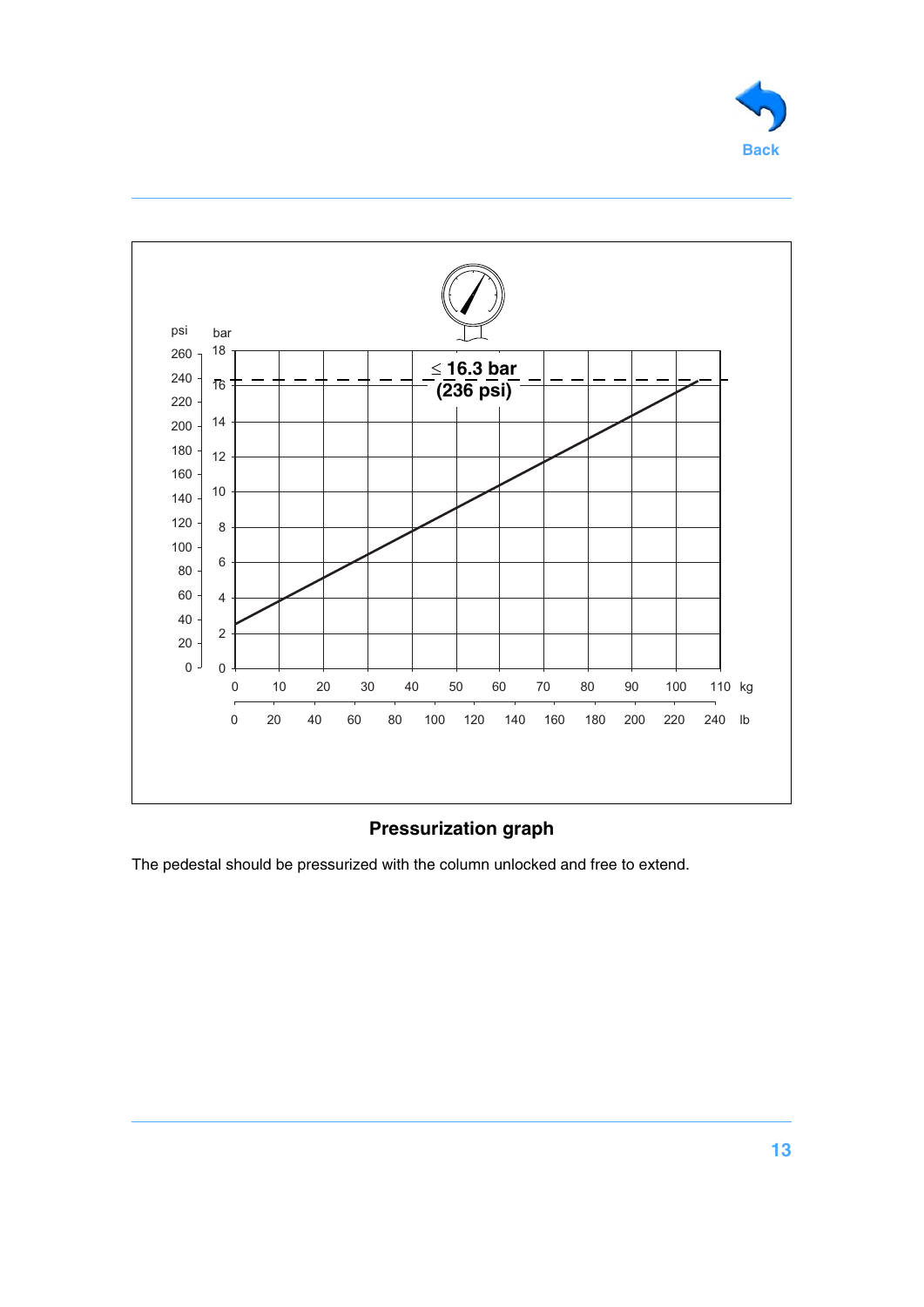

#### <span id="page-13-0"></span>**Pressurizing the pedestal from an external pressure source**



To pressurize the pedestal from an external pressure source, proceed as follows:

Remove the Schrader valve cap [\(15\)](#page-7-17) and connect the charging line from the pressure source.

Push down on the weight tray [\(4\)](#page-7-2) against residual pressure. At the safety catches [\(5\)](#page-7-7), push the rocker switches to the unlocked position.

Turn on the pressure supply and slowly increase the pedestal pressure to the required pressure. Do not exceed the maximum working pressure, indicated by the leading edge of the red sector on the gauge [\(13\)](#page-7-16).

Disconnect the charging line, but do not refit the Schrader valve cap at this stage.

#### <span id="page-13-1"></span>**Pressurizing the pedestal using the Vinten portable pump**



**WARNING! Do not pressurize the pedestal beyond the maximum safe working pressure indicated by the leading edge of the red sector on the gauge. The pedestal is fitted with a pressure relief valve as a safeguard against over-pressurization. Do not attempt to adjust the pressure relief valve.**

To pressurize the pedestal using the Vinten [Portable pump,](#page-14-0) proceed as follows:

Remove the Schrader valve cap [\(15\)](#page-7-17).

On the pump, fold down both the feet [\(P.3\)](#page-14-1).

Push in the handle release button  $(P.5)$  and move the handle  $(P.1)$  to the horizontal position, where it will lock.

Pull the hose [\(P.4\)](#page-14-4) out of its stowage [\(P.2\).](#page-14-5) Connect the hose to the pedestal charging valve [\(15\)](#page-7-17).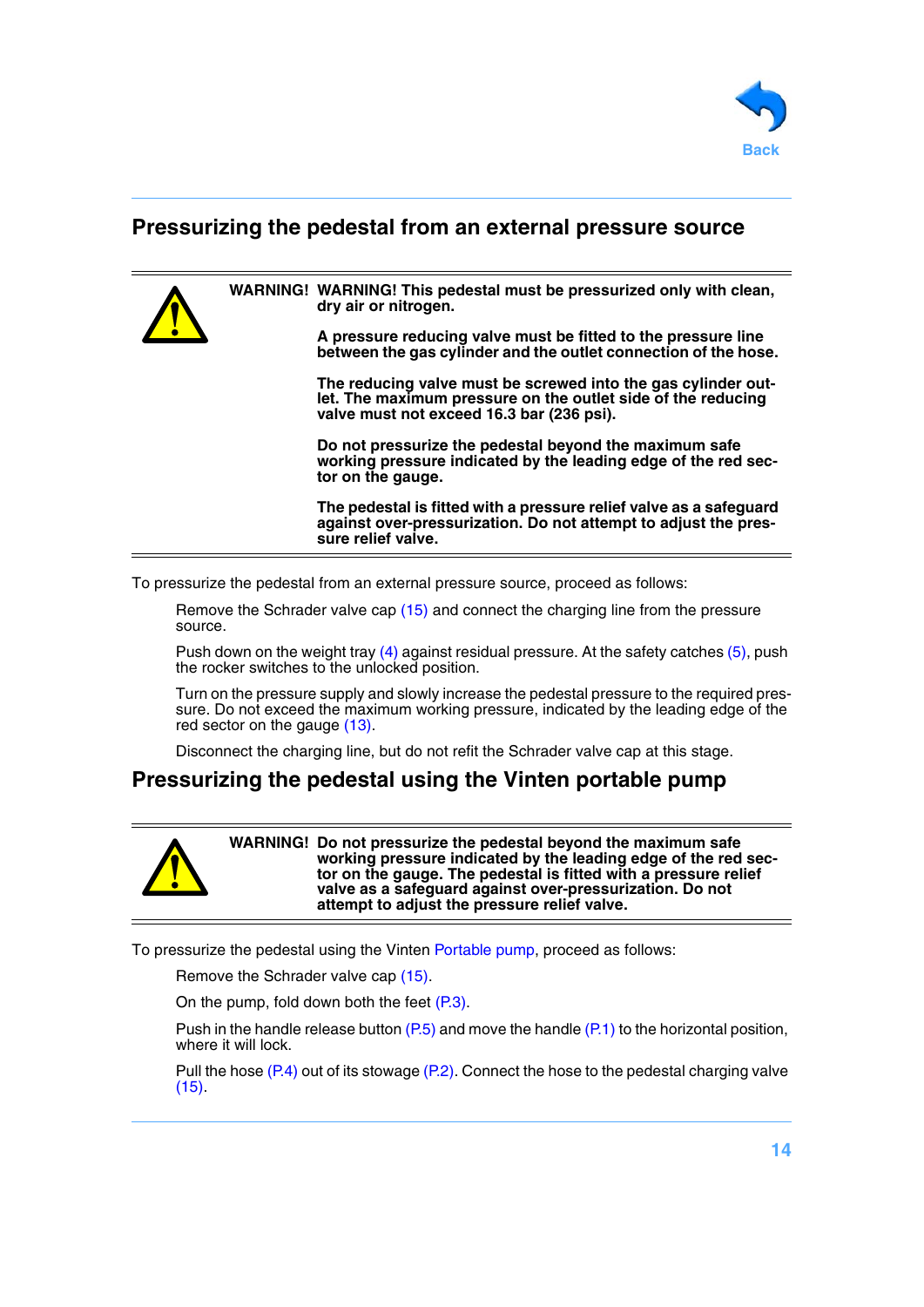

On the pedestal, push down on the weight tray  $(4)$  against residual pressure. At the safety catches [\(5\),](#page-7-7) push the rocker switches to the unlocked position.

Position the pump between the legs, standing with both feet on the fold-down feet [\(P.3\)](#page-14-1).

Grip the handle [\(P.1\)](#page-14-3) with both hands and, using full steady strokes, pressurize the pedestal to the required pressure. Do not exceed the maximum working pressure, indicated by the leading edge of the red sector on the gauge [\(13\).](#page-7-16) Approximately 600 strokes will be required to fully charge the pedestal.

Disconnect the hose  $(P, 4)$  from the pedestal charging valve, but do not refit the Schrader valve cap at this stage. Fit the hose in its stowage [\(P.2\).](#page-14-5)

Push the pump plunger fully down, push in the handle release button [\(P.5\)](#page-14-2) and move the handle [\(P.1\)](#page-14-3) to the vertical position, where it will lock the pump plunger in the closed position.



<span id="page-14-4"></span><span id="page-14-3"></span><span id="page-14-2"></span>Fold up both the feet [\(P.3\).](#page-14-1)

<span id="page-14-5"></span><span id="page-14-1"></span><span id="page-14-0"></span>**Portable pump**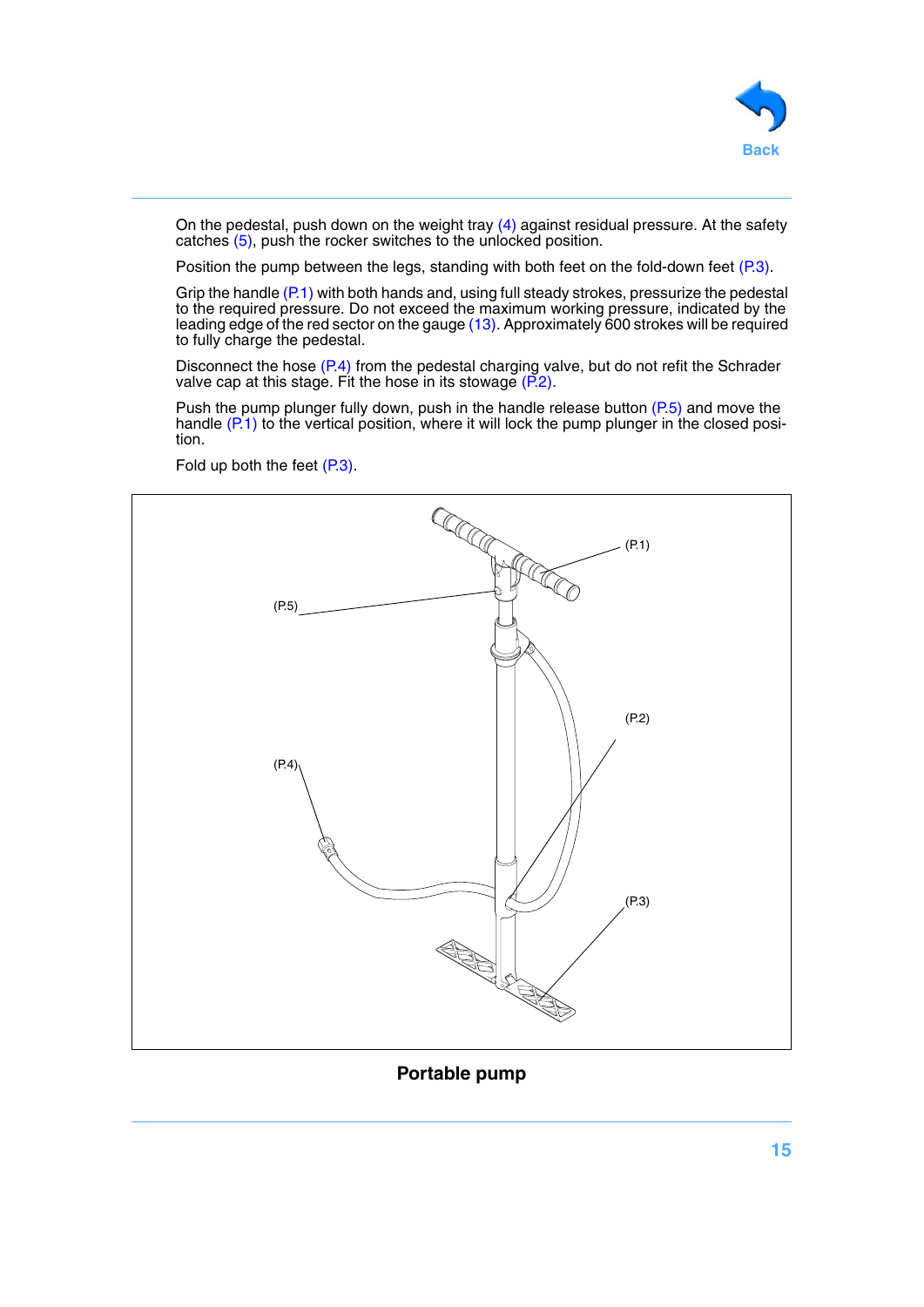

# <span id="page-15-0"></span>**Balancing the load**

After pressurization of the pedestal, the pan and tilt head and payload can be accurately balanced, as follows:

Exercise the moving column [\(6\)](#page-7-0) over its full travel at least twice, then position the column in the mid-height position.



**WARNING! A pressure retaining valve prevents pedestal pressure being reduced below approximately 3.5 bar (50 psi)**

If the column tends to fall, remove a trim weight  $(1)$ ,  $(19)$  or increase pressure.

If the column tends to rise, reduce the pressure in steps of 0.15-0.20 bar (2-3 psi) using the Schrader valve cap [\(15\)](#page-7-17).



**WARNING! The Schrader valve cap** [\(15\)](#page-7-17) **forms a primary pressure seal. Always replace the cap and screw it down finger- tight.**

Refit the Schrader valve cap [\(15\)](#page-7-17).

A correctly pressurized pedestal will balance its payload such that it can be moved to any position over the full on-shot stroke of the moving column, with minimum effort, and it will maintain its position when the steering ring is released.

Fine balance and temperature correction may be achieved by adding or removing trim weights.

### <span id="page-15-2"></span><span id="page-15-1"></span>**Using the pedestal Height adjustment**

The column  $(6)$  has an on-shot stroke of 100 cm (39.4 in.) and the load can be moved over this distance, in perfect balance, by raising and lowering the steering ring [\(3\).](#page-7-6) The movement is ad-justable for drag [\(16\)](#page-7-10) and an on-shot clamp [\(10\)](#page-7-9) can be used to hold the moving column in position if fixed height operation is required. A markable height indication scale [\(18\)](#page-7-1) is provided on the second stage of the column. Operators can use this scale to record working heights to be returned to whilst shooting.



**WARNING! To ensure maximum stability, particularly when moving over uneven surfaces, reduce pedestal height to a minimum. Take care not to trap fingers under the steering hub or between column elements while pedestal height is being reduced**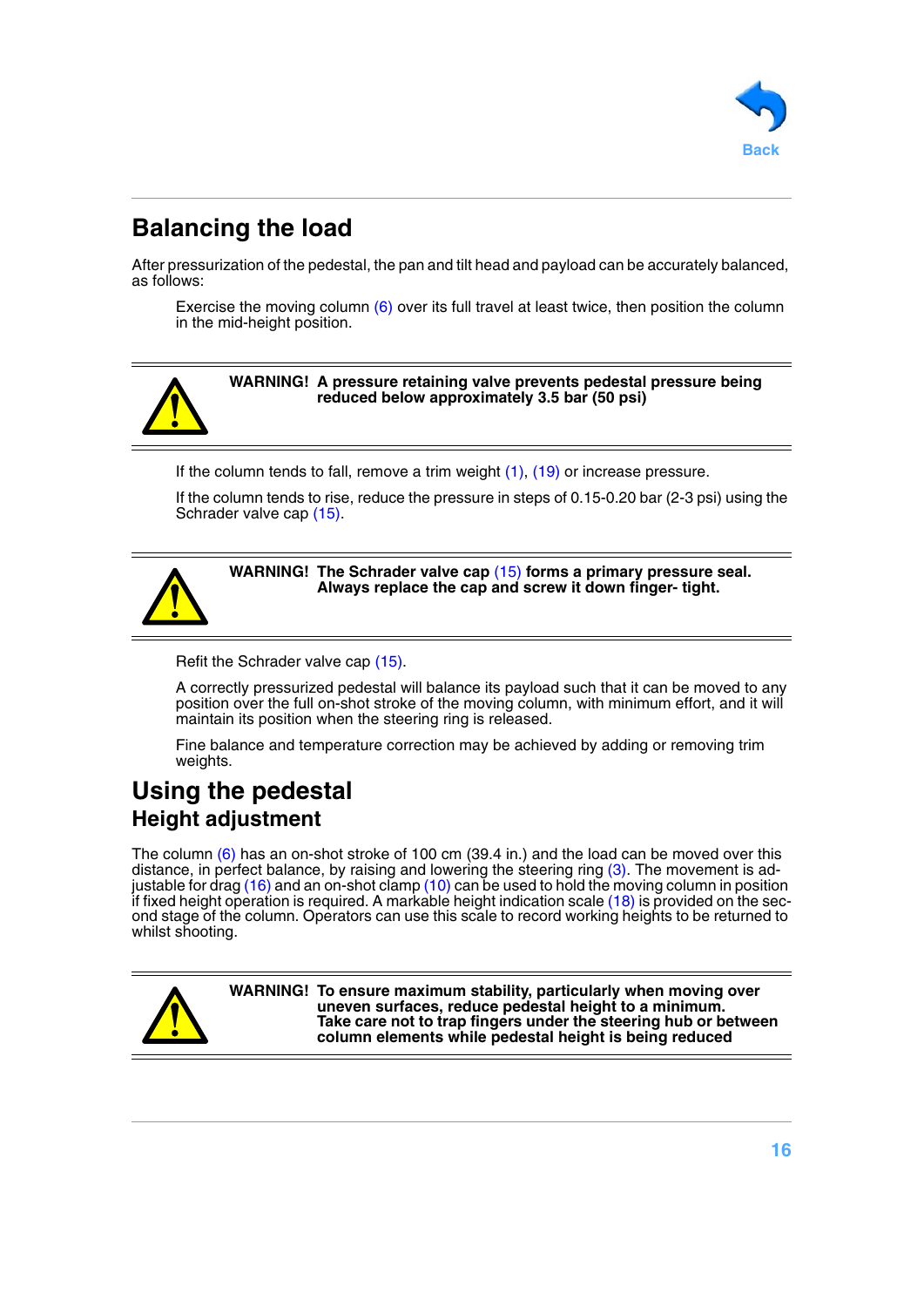

#### <span id="page-16-0"></span>**Drag control**

Column movement is adjustable for drag and this is set according to operator preference by means of the drag control [\(16\)](#page-7-10) located at the base of the moving column. Turn the control clockwise to increase the drag setting, and counter- clockwise to decrease it.

#### <span id="page-16-1"></span>**On-shot clamp**

An on-shot clamp [\(10\)](#page-7-9), located at the base of the moving column, can be used to hold the column in position if fixed height operation is required. Move the clamp lever fully to the left to apply the clamp. Move it fully to the right to release the clamp.

#### <span id="page-16-2"></span>**Steering**

Directional control of the pedestal is achieved by turning the steering ring [\(3\)](#page-7-6) mounted at the top of the column. The steering system is geared so that the wheels turn by the same amount as the steering ring. This ensures, for example, that with the pedestal set to crab, turning the steering ring by 90° will also cause the pedestal to change direction by 90°. The steering ring is fitted with indicators  $(2)$  which, when aligned with the crab/steer pedal  $(7)$ , indicates the straight-ahead position and thus provides a reference point when steering.

Position indicators [\(9\)](#page-7-14) in the centre of each vertical face of the base allow the camera operator to accurately position the pedestal.

The pedestal has a crab/steer arrangement with a foot-operated changeover mechanism, which provides a steer setting - one wheel steering, two fixed; or a crab setting - all three wheels turning together. Pushing the pedal [\(7\)](#page-7-11) operates the changeover mechanism which toggles the pedestal between crab and steer.

Although the button can be pressed with the wheels in any position, the changeover will not occur until the wheels are all facing forward, so the steering ring may have to be turned by up to 180° before the changeover mechanism engages. This arrangement ensures that the fixed wheels will always lock in the straight-ahead position when changing from crab to steer.

The standard steering ring has a diameter of 74 cm (29.1 in.). A smaller steering ring, with a diameter of 58,9 cm (23.2 in.) is available as an optional extra (see [Changing the steering ring](#page-21-0)).

#### <span id="page-16-3"></span>**Cable clamp**

A cable clamp [\(12\)](#page-7-19) is provided on the base.

#### <span id="page-16-4"></span>**Jacking system**

The jacking system allows the ground clearance of the pedestal to be varied between 0 and 28 mm (0 and 1.1 in.). Ground clearance should be set to the minimum to prevent objects being trapped under the base, but should be increased as necessary when travelling over uneven surfaces.

For fixed operation and to provide a parking brake, the wheels may be completely retracted.

To alter the ground clearance:

Turn the steer/jack changeover knob [\(8\)](#page-7-15) fully clockwise to the jack position.

Turn the steering ring [\(3\)](#page-7-6) until the jacking mechanism engages.

To decrease ground clearance, turn the steering wheel clockwise.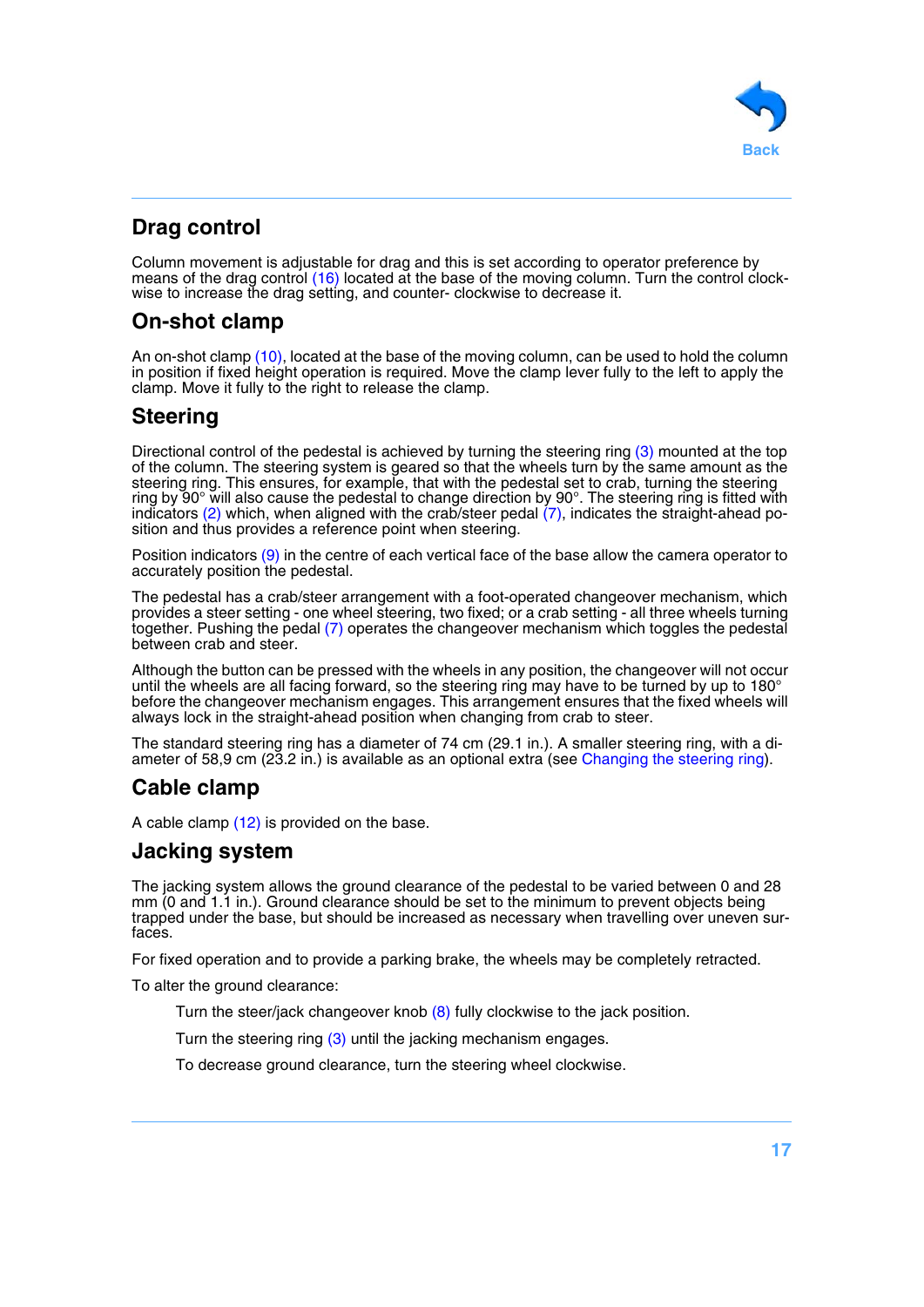

To increase ground clearance, turn the steering wheel counter-clockwise.

Turn the steer/jack changeover knob [\(8\)](#page-7-15) fully counter-clockwise to the steer position.

Turn the steering ring [\(3\)](#page-7-6) until the steering mechanism engages.

# <span id="page-17-0"></span>**Transportation and storage**



#### **NOTE: It is not necessary to reduce the pedestal pressure prior to transportation or storage.**

To prepare the pedestal for transportation and storage, proceed as follows:

Fully depress the moving column  $(6)$ . Push down on the weight tray  $(4)$  and push the safety catch rocker switches to the locked position.

Remove the camera and accessories.



#### **WARNING! A pressure retaining valve prevents pedestal pressure being reduced below approximately 3.5 bar (50 psi)**

Using the Schrader valve cap [\(15\)](#page-7-17), reduce pedestal pressure to 3.5 bar (50 psi).



**WARNING! A pressurized pedestal will rise rapidly when the safety catches are released. Do not lean over the pedestal when releasing the safety catches. Always restrain the column by hand pressure on the weight tray when the safety catches are released.**

Push down on the weight tray  $(4)$ . At the safety catches  $(5)$ , push the rocker switches to the unlocked position. Allow the column to extend under hand restraint.

Apply the on-shot clamp [\(10\)](#page-7-9).

Undo the four mounting bolts and remove the pan and tilt head.

To avoid the possibility of dust or abrasive particles collecting on moving components, release the on-shot clamp [\(10\)](#page-7-9) and set the moving column [\(6\)](#page-7-0) to minimum height. Push down on the weight tray [\(4\)](#page-7-2) and push the safety catch rocker switches to the locked position.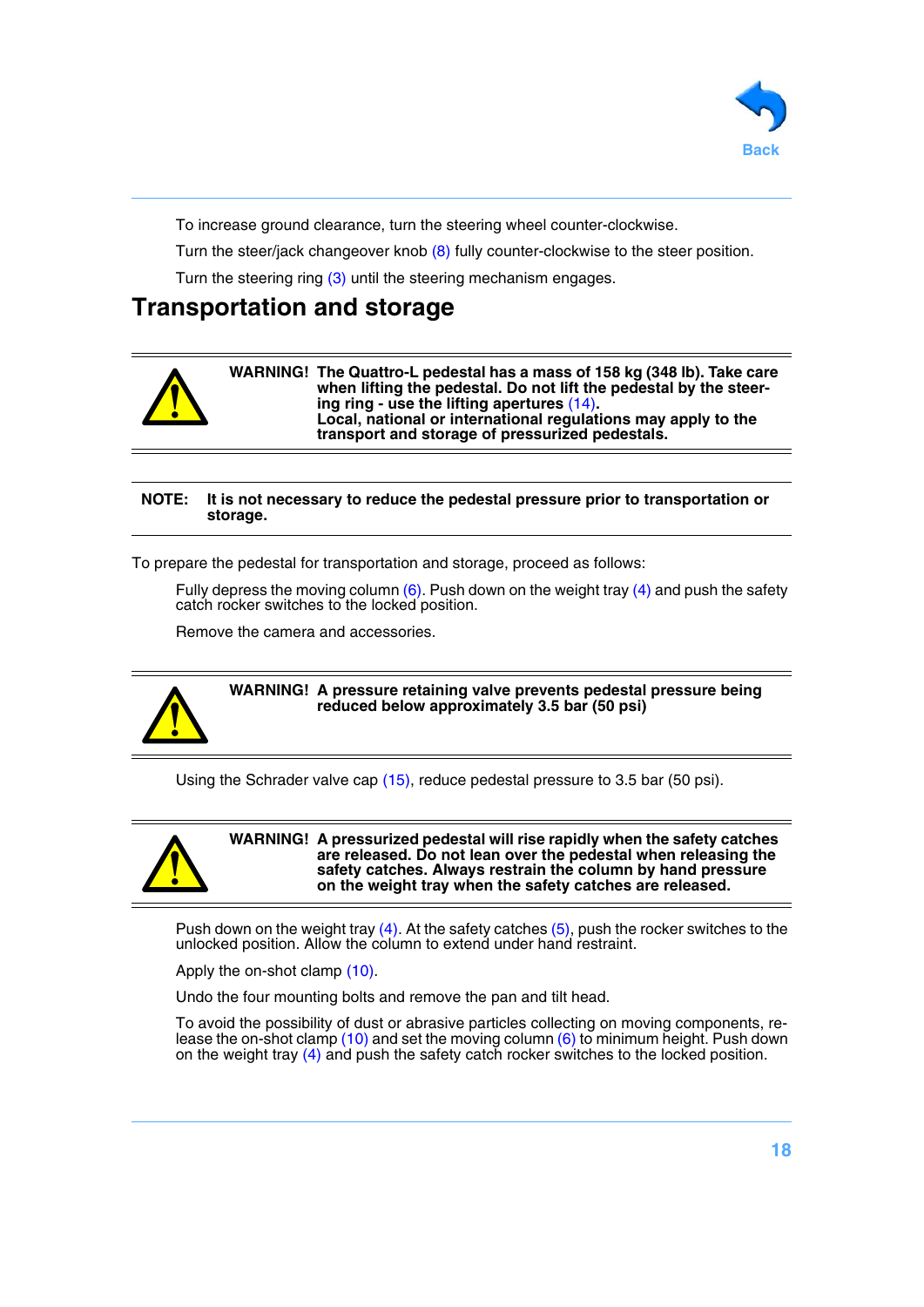

Place any trim weights [\(1\)](#page-7-3), [\(19\)](#page-7-4) in the trim weight stowage [\(11\)](#page-7-12).



**WARNING! This pedestal must be transported and stored in an upright position**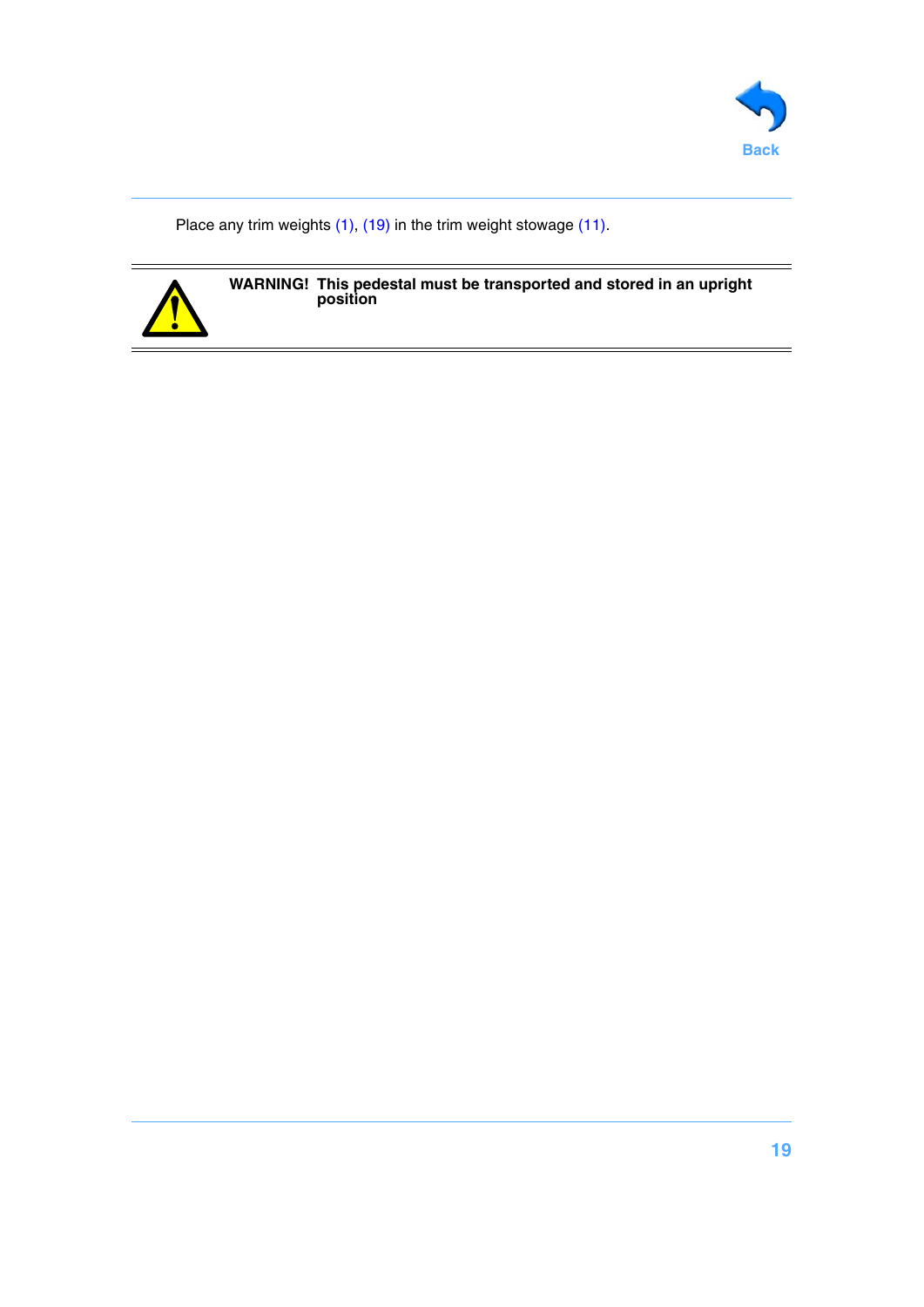

# **Servicing**

# <span id="page-19-1"></span><span id="page-19-0"></span>**General**

The Quattro-L pedestal is robustly made to high engineering standards and little attention is required to maintain serviceability save regular cleaning. Attention to the following points will ensure a long and useful service life with minimum need for repair.

# <span id="page-19-2"></span>**Routine maintenance**

The Quattro-L pedestal requires no routine maintenance other than regular cleaning. During normal use, check the steering alignment, the effectiveness of the on-shot clamp and check for radial or side play in the moving column.

If the steering is misaligned, re-align the wheels (see [Wheel alignment\)](#page-20-0).

Refer to the appropriate section in the Maintenance Manual if the on-shot clamp is ineffective, excessive radial or side play is apparent in the moving column, or any other defect is apparent.

Adjustments and repairs should be carried out only by a competent person.

# <span id="page-19-3"></span>**Cleaning**

During normal studio use, the only cleaning required should be a regular wipe over with a lint-free cloth. Dirt accumulated during storage or periods of disuse may be removed with a semi-stiff brush. Particular attention should be paid to the flats on the top stage of the column and to the wheels, which are accessible for cleaning through the lifting apertures.

#### **NOTE: Do NOT use oil or grease on any exposed part of the column. This is unnecessary and traps dirt which acts as an abrasive.**

Use out-of-doors will require special attention, especially in adverse conditions. Salt spray must be washed off with fresh water at the earliest opportunity. Do not allow water to enter the column. Sand and dirt acts as an abrasive and should be removed with a semi-stiff brush or vacuum cleaner.

#### **NOTE: Use only detergent-based cleaners. Do NOT use solvent- or oil-based cleaners, abrasives or wire brushes to remove accumulations of dirt, as these damage the protective surfaces**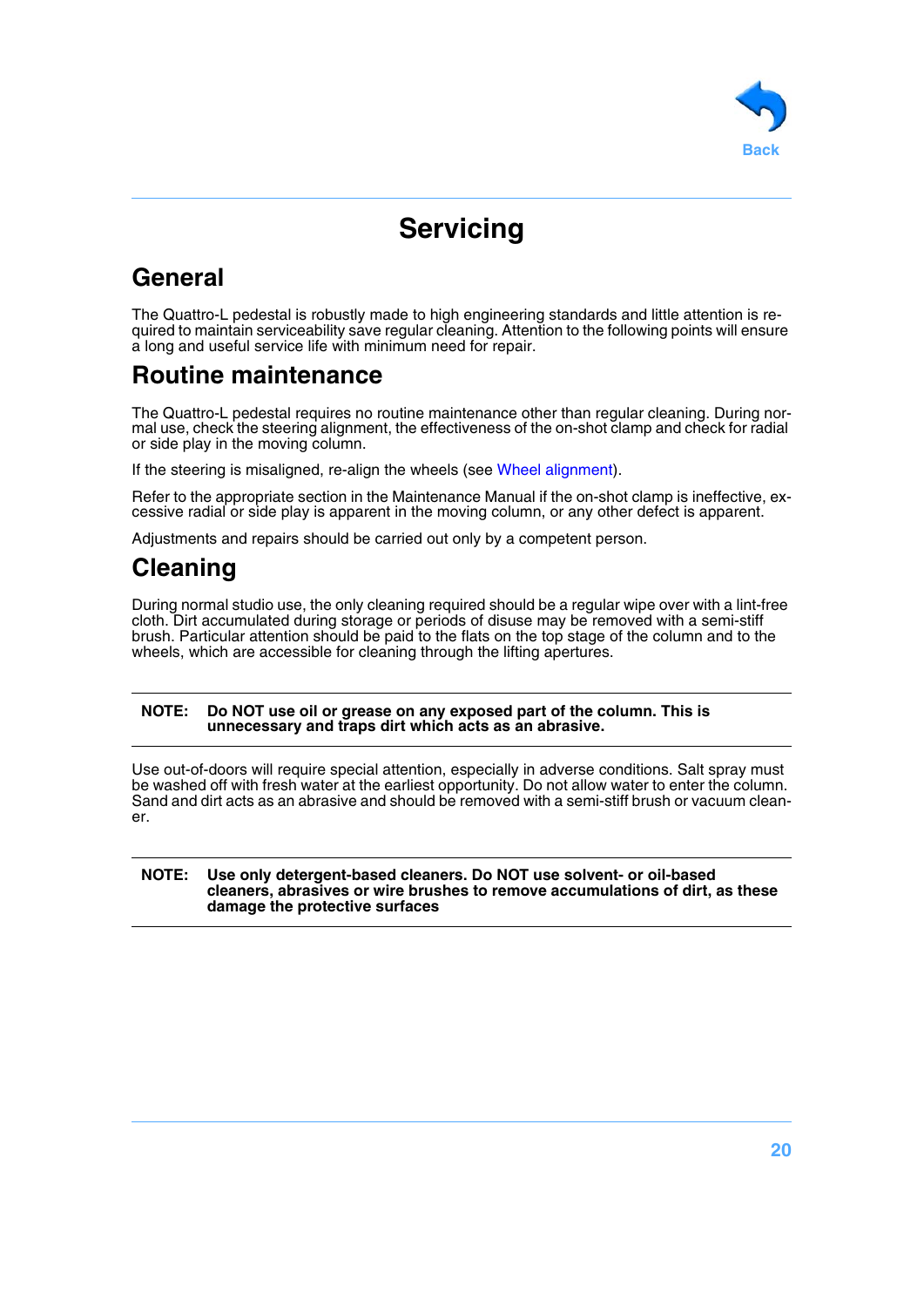<span id="page-20-1"></span>

# <span id="page-20-0"></span>**Wheel alignment**

Inaccuracies in the steering may be due to misalignment of the wheels, backlash in the steering ring, or slackness in the steering belt or chains.



#### **Wheel alignment**

If misalignment of the wheels is suspected, carry out a tracking check, as follows:

Draw a straight line on the studio floor at least 4 m (13 feet) long.

Ensure that the pedestal is carrying a payload of approximately 105 kg (231.5 lb)

Set the pedestal to CRAB and carefully align the clutch wheels (under the crab/steer knob) and one of the front wheels with the line on the studio floor.

Push the pedestal 3.6 m (12 feet) along the line. The pedestal should not deviate more than 50 mm  $(2 \text{ in.})$  from the line.

Push the pedestal back to the starting point. The pedestal should not deviate more than 50 mm (2 in.) from the line.

Reposition the pedestal to align the wheels under the crab knob and the other front wheels with the line on the studio floor and repeat the above check.

If the deviation exceeds the above limits, re-align the wheels as follows:

Remove any payload from the pedestal. Remove all trim weights from the weight tray and stowages.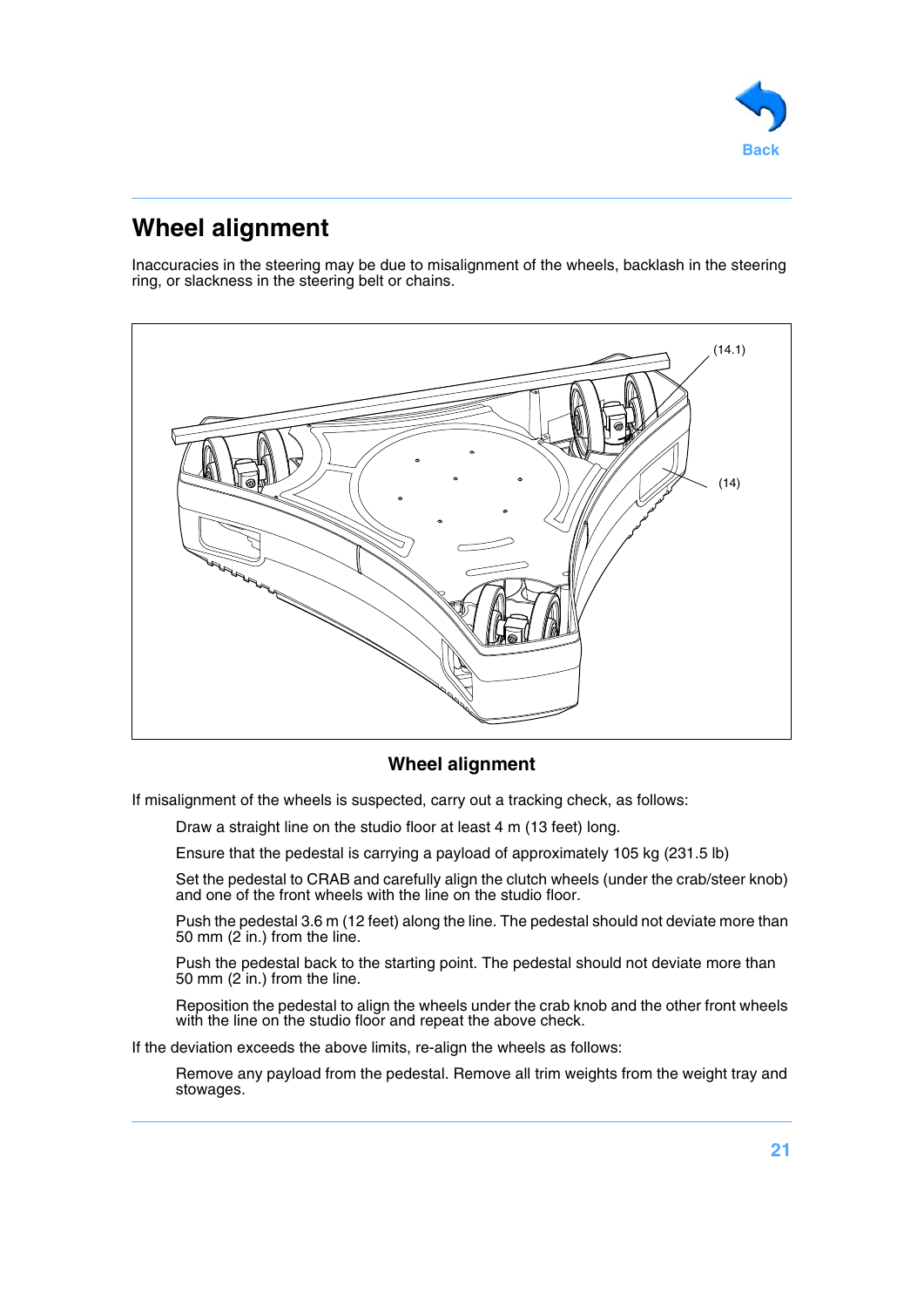

Lower the column and lock in the fully depressed position.

With the aid of a second person, invert the pedestal and stand it on the weight tray. Use a suitable material under the pedestal to prevent damage.

Select STEER and turn the wheels until the two wheels furthest from the clutch wheel lock in the straight-ahead position.

Working through the lifting apertures [\(14\)](#page-7-13), at each axle mounting, slacken the lock screws  $(14.1)$ 

Push a substantial straight edge (at least 1 m (3 ft) long) against the tyres of the two pairs of wheels until the wheels are aligned. Tighten the lock screws [\(14.1\)](#page-20-1).

Select CRAB and turn the wheels until all wheels lock together.

Turn the wheels until the clutch wheel is approximately aligned with either of the other wheels.

Slacken the lock screw [\(14.1\)](#page-20-1) on the clutch wheel.

Push the straight edge against the tyres of the clutch wheel and the other wheel until they are aligned. Tighten the lock screw  $(14.1)$  on the clutch wheel.

Check the alignment of the clutch wheel against the second wheel, then recheck the alignment of the two wheels furthest from the clutch wheel. Repeat the adjustment until alignment is satisfactory.

Ensure all lock screws [\(14.1\)](#page-20-1) are fully tightened.

With the aid of a second person, turn the pedestal upright.

Carry out a tracking check as detailed above.

If problems are still experienced with the steering, it is probably due to backlash in the steering ring, or slackness in the steering belt or chains. Please refer to the appropriate section in the Maintenance Manual.

# <span id="page-21-0"></span>**Changing the steering ring**

An alternative, smaller-diameter, steering ring (Part No. 3429-42) is available. To change the steering ring:

Fully extend the column and apply the on-shot clamp [\(10\).](#page-7-9)

On the underside of the steering hub, remove four M8 nuts [\(3.1\)](#page-22-0) to release the steering ring [\(3\).](#page-7-6) Note the position of the steering indicators [\(2\)](#page-7-18) and remove the steering ring.

Position the replacement steering ring on the steering hub with the steering indicator in the position noted above.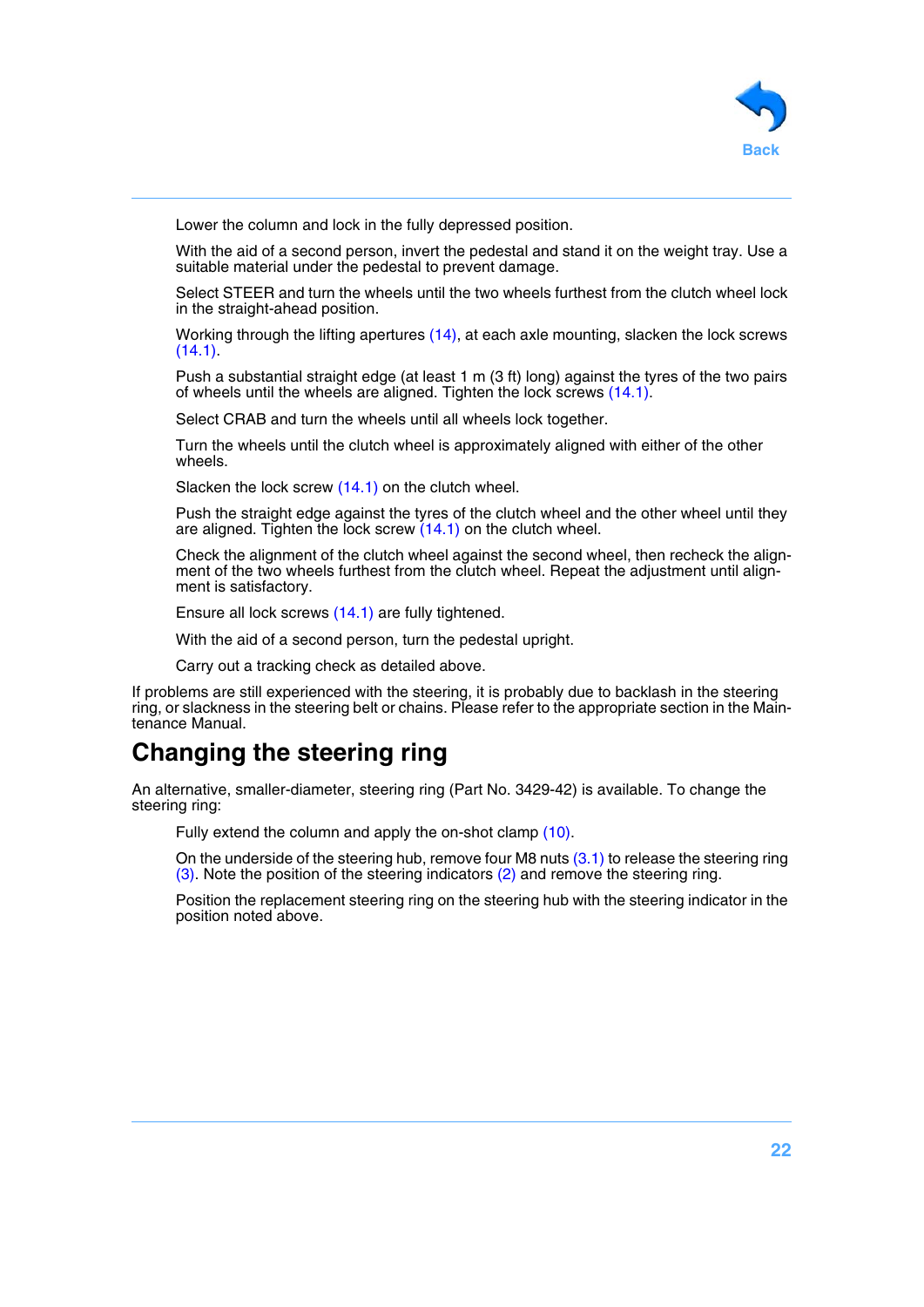<span id="page-22-0"></span>



Secure the steering ring with four M8 nuts  $(3.1)$ .

**Attaching the steering ring**